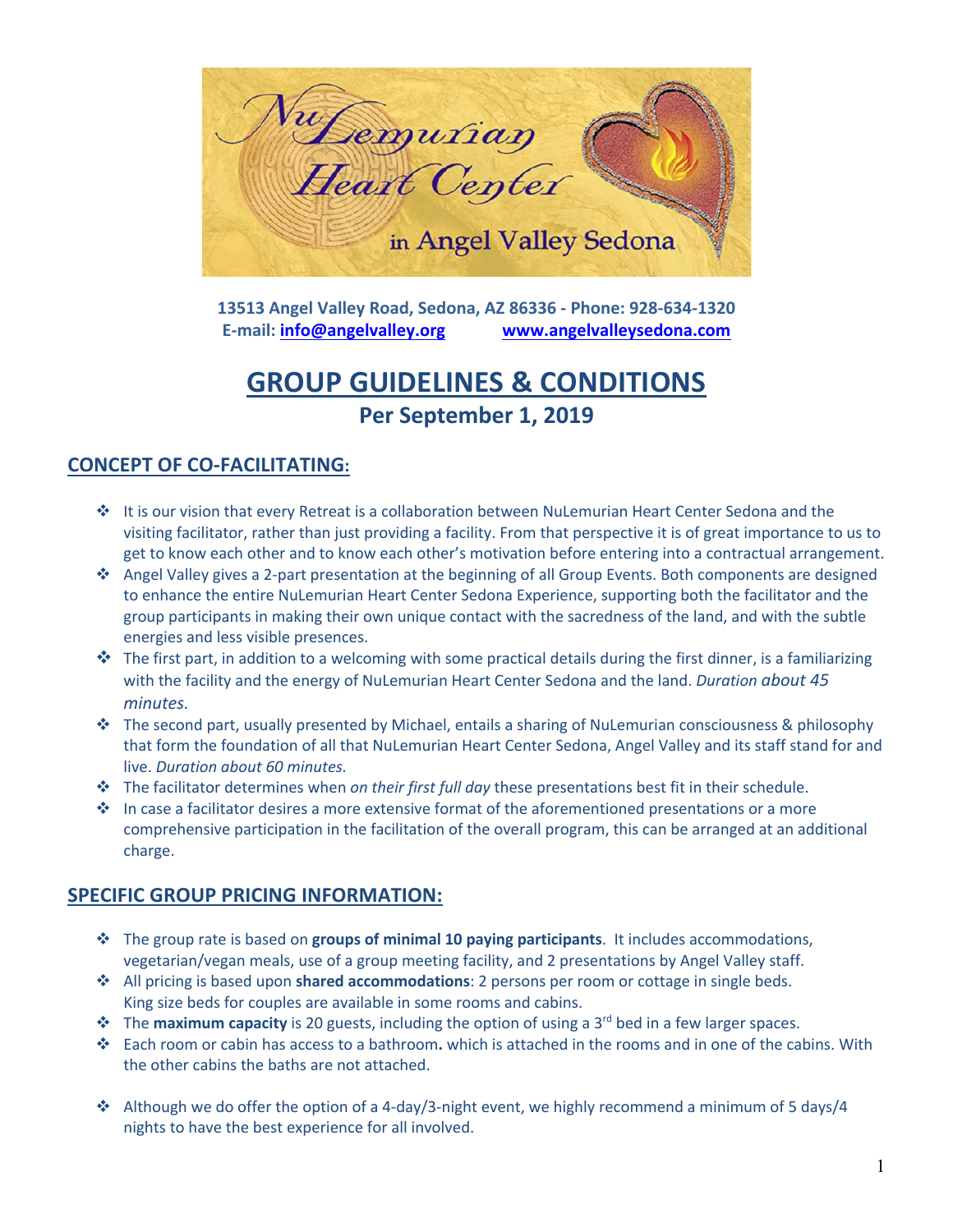v **Group rates** are as follows for 10+ participants:

**4-day/3-night \$750.00 per person 5-day/4-night \$850.00 per person 6-day/5-night \$1,050.00 per person 7-day/6-night \$1,250.00 per person 8-day/7-night \$1,450.00 per person**

- **<sup>❖</sup> With less than 10 participants**, there is an extra charge per person per day/night. We can email you a quote for the fees that apply for smaller groups. **With less than 6 participants** group rates and conditions do not apply. In that case arrangements can be made based on what we provide for individual guests.
- v For a **group of 10 paying participants, one facilitator is complementary**. For **18 paying participants, two facilitators are complementary**. They will share one room or cabin. The **fee for a co-facilitator with 10-17 paying participants** is the participant's fee minus \$200. **Under 10 paying participants**, one facilitator pays the participant's fee minus \$200. A co-facilitator pays full fee.
- v For **single occupancy** there is an additional charge of \$50.00 per night. Availability of a private space depends on the size of the group. Therefore, reservations for a private room or cottage cannot be guaranteed until the day of arrival.
- v Group **participants who stay off-site** and who have all meals included, the fee is full participants fee minus \$75 per day.

For off-site group participants who only have lunch, the fee is participants fee minus \$125 per day.

v The facilitator(s) are **invited to spend one extra day/night** before or after the retreat as our guest with no meals provided.

## v **Extra nights before or after the group retreat**:

Participants pay \$100.00 for a private room or cabin.

Participants pay \$140.00 for a double occupancy room or cabin.

Please, have the Participants make their extended stay reservations and payments directly with NuLemurian Heart Center's office.

Meals are not provided, but in the case that meals happen to be available, the costs are as follows:

\$20.00 for breakfast \$25.00 for lunch \$30.00 for dinner.

# **GENERAL GROUP INFORMATION:**

- v **Group events start after 1:00 PM** on the arrival date and **end at 11:00 AM** on the departure date. Using the Angel Valley facilities for event purposes after 11:00 AM on the day of departure requires additional financial arrangements.
- v For **images and descriptions** of Angel Valley's facilities and services for your marketing, please visit our website www.angelvalleysedona.com. We can provide high resolution images for a flyer.
- v Facilitators are invited to **promote their event** via the Angel Valley website, including a reciprocal link exchange, after receipt of the signed contract and the first payment. Please, provide information on your event and photo material.
- v We recommend to pass on relevant information from our **Group Guidelines** to your participants.
- v **Participants register for the Retreat with the facilitator**. The facilitator receives the participant's payment. NuLemurian Heart Center Sedona receives payment and participants contact information from the facilitator.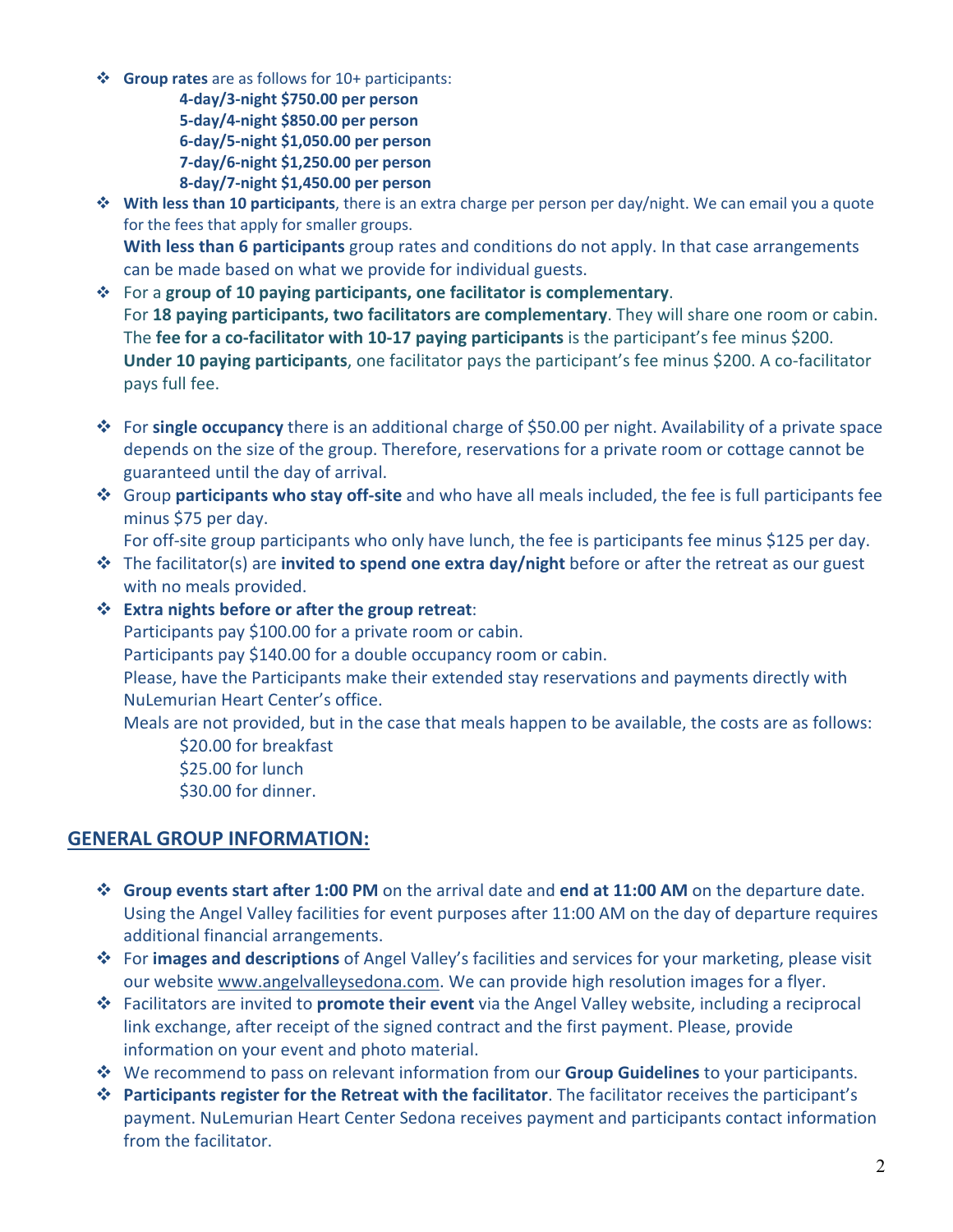# **SHARED USE of NuLemurian Heart Center Sedona:**

v Group participants are **sharing the facilities** of NuLemurian Heart Center Sedona with other Individual Guests and/or Day Visitors, except for the designated meeting space, which is exclusively for use by the group, along with the assigned rooms, cabins and bathrooms.

## **MEETING FACILITY** see www.angelvalleysedona.com/pages/meeting.html:

- v The **Crystal Hall** will be used by a group as their meeting space. The room is 32 x 34 ft **=** 1100 sq. ft. (9.6 x 10.3 m = 99 square meters). It is a comfortable group workspace for 10-50. For larger groups, the room seats up to 120 auditorium style and provides space for maximum 40 in yoga, movement or dance. The room currently has a concrete floor with in-floor + air heating and is air-conditioned. There is sound equipment.
- v **Furniture**: Chairs, back-jacks, meditation pillows, blankets, and tables are available for use. Yoga mats and cork yoga blocks can be made available per request.
- v **Tea** and **water** is provided. **Snacks** between meals if desired are to be provided by the facilitator(s).

# **MEALS:**

- v **Vegetarian / Vegan / Raw Living meals** are served as follows:
	- \*Dinner on day of arrival
	- \*Each day during the retreat 3 meals are being served
	- \*Breakfast on day of departure
- $\cdot$  All main dishes are vegan. Non-vegan is offered on the side. The food is organic to the highest possible degree, and is non-GMO freshly made, and does not contain soy, refined sugar, spinach or other questionable ingredients. Our food choice is based on our focus to serve high vibrational food, that is most conducive for the work the group will be doing during their stay at NuLemuria Heart Center. Please visit www.angelvalleysedona.com/pages/dining/dining.html
- v **Dietary needs** like gluten free or other specifics are honored. Please communicate these in advance on the Meal Questionnaire that we provide prior to your arrival.
- v **Drinks** (water, teas and coffee) are available during meals.
- v Meals are served **buffet style** in the Angel Lodge dining room.
- v **Mealtimes** are as follows:

| *Breakfast | 7:30-8:30 AM  |
|------------|---------------|
| *Lunch     | 12:30-1:30 PM |
| *Dinner    | 5:30-6:30 PM  |

Mealtimes to be finalized in the contract. **Facilitators are expected to honor the pre-arranged times, so that the kitchen staff, who takes pride in serving the highest quality food, is not compromised. In case a group arrives in the dining room more than half an hour after the scheduled time, we charge an additional fee of \$200.00.**

- v A **Meal Questionnaire** has to be returned to us no later than 2 weeks prior to the event, with the number of diners, the menu preferences and specifics on dietary needs.
- v The meals are enjoyed in the **dining room** which holds 40 guests. Most of the year, the **terrace** can also be used.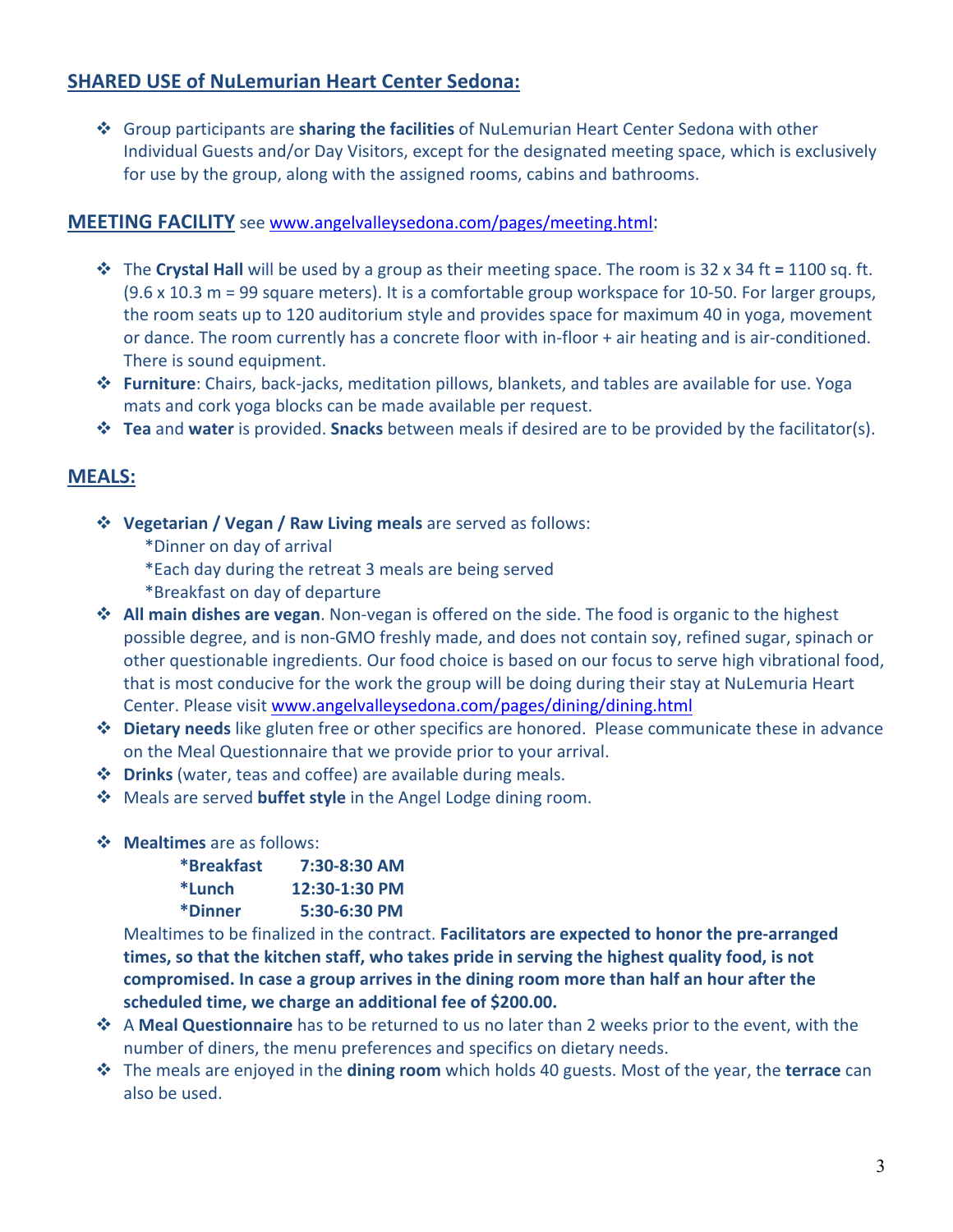## **MISCELLANEOUS:**

- v Facilitators are invited to **promote their event** via the Angel Valley website, including a reciprocal link exchange, after receipt of the signed Contract, signed last page of the Group Guidelines and Conditions (please keep copies) and the first payment. Please provide information on your event and photo material.
- v We highly encourage the facilitator to take advantage of our **invitation** to enjoy a complementary day and night's stay before their event, so as to get in tune with the energy of the land or to enjoy the integration of their work.
- $\dots$  The **Contract is signed** by the main facilitator, who is held responsible, even in case a different person is the actual organizer of the event.

## **ADDITIONAL OPTIONS FOR A GROUP ARE AVAILABLE FOR EXTRA CHARGE:**

- v **Fire Ceremony:** \$200.00 for each ceremony. With 11 or more participants the fee is \$20 per person. The fire is prepared and maintained during the ceremony and seating is arranged by Angel Valley staff. A scheduled fire ceremony has to be approved by management on NuLemurian Heart Center Sedona on the chosen day. If weather conditions do not allow a fire, an alternative water ceremony could be an option.
- v **Other group sessions** by NuLemurian Heart Center Sedona practitioners: 6 persons or more \$50 per person. For all options please visit our Services page www.angelvalleysedona.com/pages/services/sessions.html
- v **Practitioners from outside** organized by the facilitator pay 10% of the fee they receive to NuLemurian Heart Center Sedona, provided no additional space is required.

#### **HOLISTIC HEALING SERVICES AT NuLemurian Heart Center Sedona:**

Some facilitators schedule free time within their group program to allow for participants to integrate their experiences. In this free time our **Holistic Healing Services** can be made available. Scheduling of sessions is organized by our staff. All payments for services are made directly to NuLemurian Heart Center - Sedona.

#### **Services for Individuals NuLemurian Heart Center – Sedona:**

Individual sessions of 90 minutes are \$200. Individual sessions of 60 minutes are \$150. Individual sessions of 30 minutes are \$100. Vortex Tours and Angel Walks for 2 hours for 1 or 2 people is \$200. Additional people charge is \$50 pp.

In several of the sessions offered, the practitioner combines a number of the modalities listed below.

*Affirmations Angel Connection Angel Healing Aura Healing Body/Energy Work Breath Work*

*Channeled Writing Counseling Crystal Skulls Grief Guidance Intuitive Coaching Labyrinth-Guided*

*Massage Mayan Signature Reiki Sound Healing Vortex Experience Vortex Healing*

For the sessions offered, visit our website at www.angelvalleysedona.com/services.html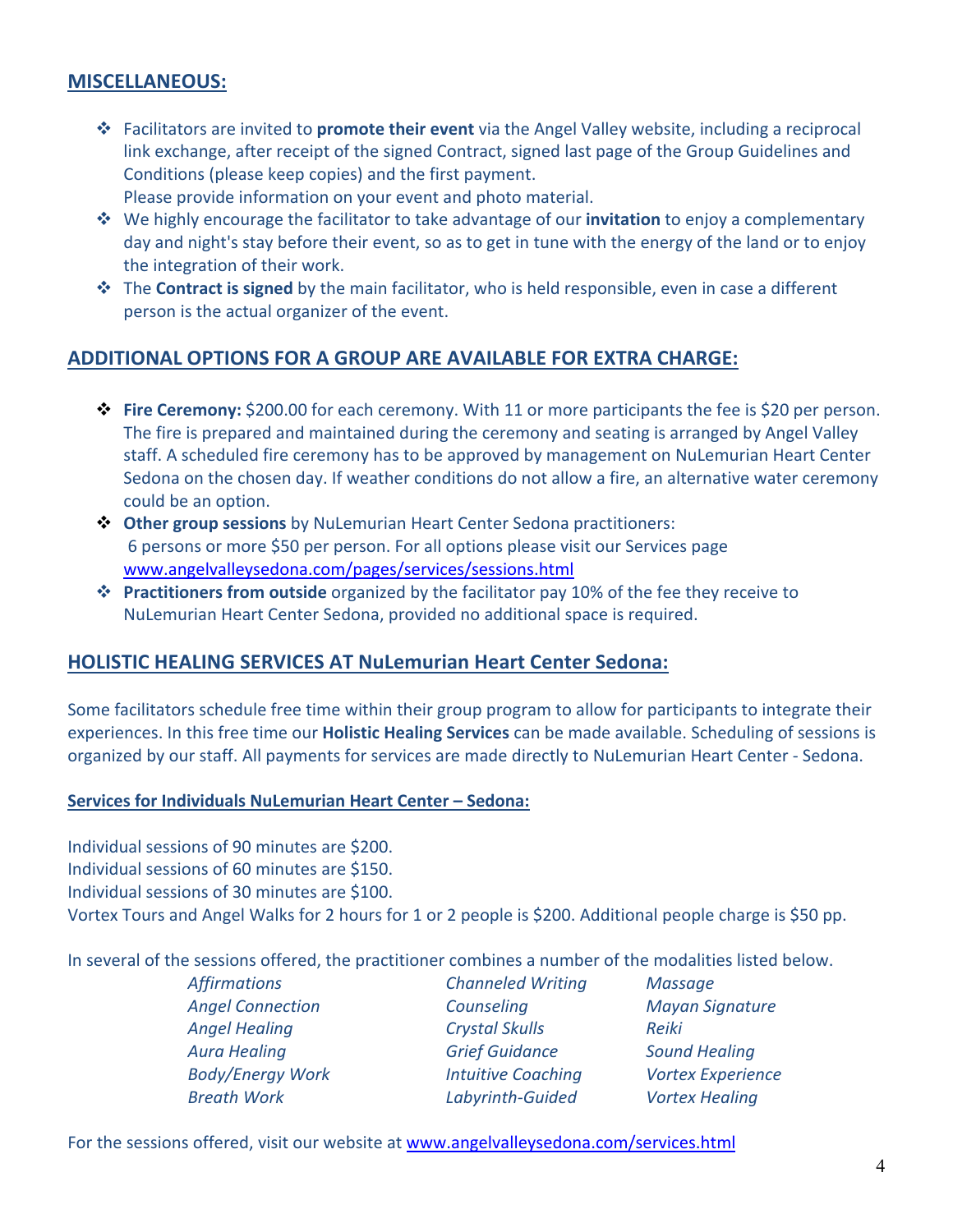# **STEPS TO MAKE YOUR RESERVATION WITH NuLemurian Heart Center Sedona**

- v An **in-person meeting or a phone interview** between the main facilitator and our staff to hear the reasons why a facilitator wants to come to NuLemurian Heart Center Sedona, for the facilitator to know what we are about, and to determine whether there is a resonance.
- $\dots$  **Application form** Fill out the form and submit this to NuLemurian Heart Center Sedona.

## **Contract Agreement:**

- 1. **Group Guidelines** are subject to change until the contract has been signed and the first payment is received.
- 2. **Requested dates and quoted rates** are guaranteed upon receipt of signed contract and the first payment.
- 3. **Your reservation** is based on the number of expected participants, as listed on the Contract.
- 4. Initial estimates are subject to change as participant numbers and other conditions may evolve.
- 5. Facilitators receive an **Addendum to Contract** for review and signature, anytime changes to the contract have been reported. Any **updates that affect the reserved lodging spaces** should be passed on as soon as possible.

#### v **Payments:**

- 1. Payments for events are made in **installments** and are detailed in the contract.
- 2. **The 1st payment is 20%** of the total contract amount with a minimum of \$1,000 and is due upon signing of the contract.
- 3. For **Retreats being held within 45 days** from the signing of the contract the 1st payment amount is 50% of the total contract amount.
- 3. **The 2nd payment is 40%** of the total contract amount and is due 45 days prior to the arrival date.
- 4. **The 3rd and final payment** takes place on the day of arrival, based on the final number of participants.

#### v **Cancellation Policy:**

- 1. All payments are **non-refundable**. However, cancelled events can be **rescheduled** within one year.
- 2. Your payments up to then, minus the initial 20% fee, will be **applied to the new scheduled event**.
- 3. An **additional payment** will be required prior to establishing a new event date.
- 4. **Cancellations within 30 days** of the scheduled event are not eligible to be rescheduled.
- 5. In case of a cancellation by NuLemurian Heart Center Sedona there will be a 100% refund of any amounts paid.

#### v **Required Paperwork by NuLemurian Heart Center Sedona**

- **1. Completed Application**
- **2. Signed Contract and a signed copy of the last page of the Group Guidelines.**
- **3. Completed Meal Questionnaire – no later than 2 weeks prior to the event.**
- **4. Participant List to draft room assignments, including requests and/or recommendations like roommates, couples, private room requests, or bathroom needs.**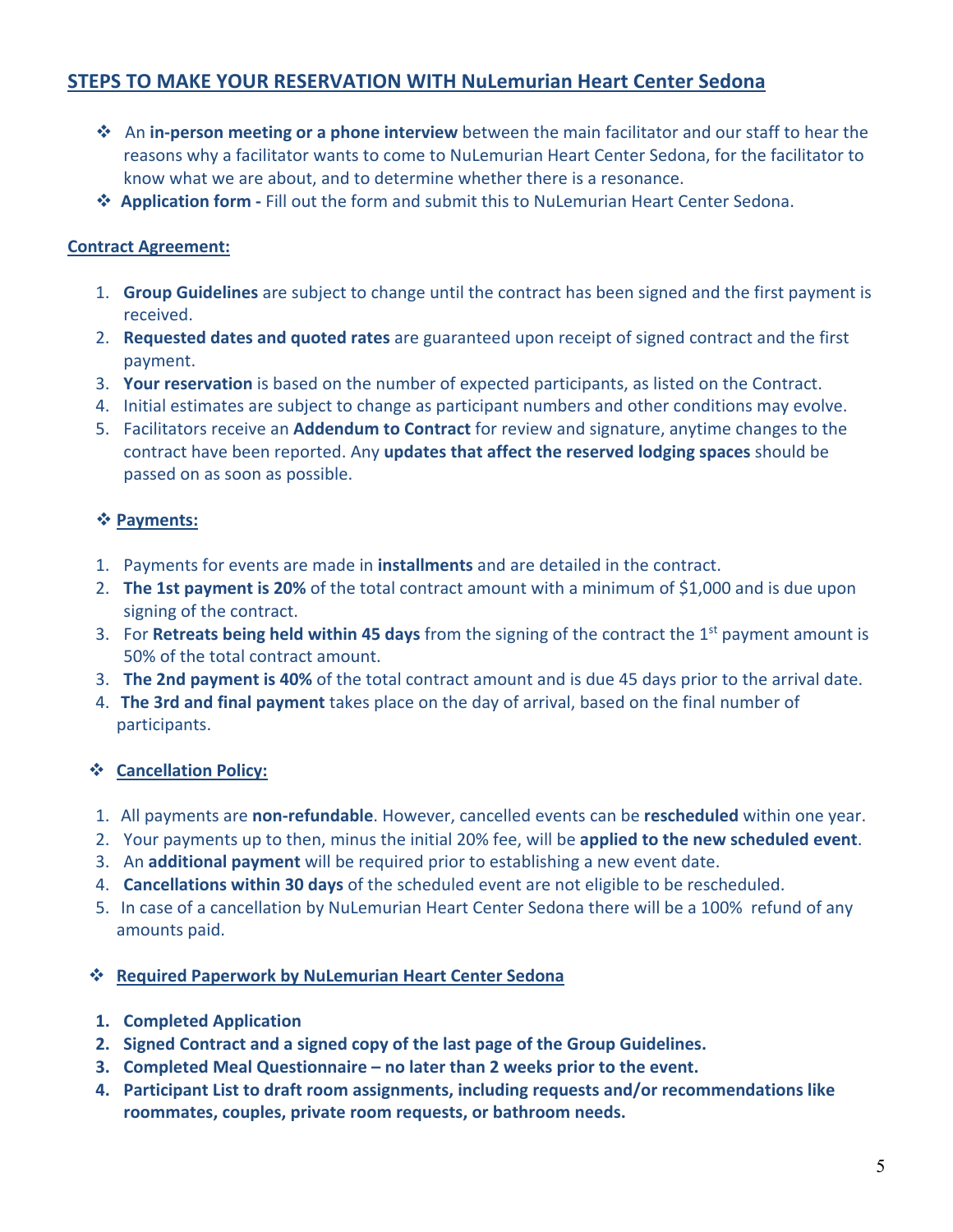- **5. Schedule of the group's program, so NuLemurian Heart Center Sedona can best schedule housekeeping and staff as needed.**
- **6. Outline on how to set up the Crystal Hall, what seating the group prefers, and additional requests.**
- **7. Signed Acceptance of Responsibility for each participant and facilitator – upon arrival**

# **CHECK-IN AND CHECK-OUT**

#### **Check-in:**

- $\dots$  **Check-in is from 1:00 PM to 5:00 PM** on the group's day of arrival. For late arrivals, please notify the office and have a cell phone number available. Our gate closes at night, yet is not locked.
- v Facilitators, together with NuLemurian Heart Center Sedona's staff will check in group participants.
- $\clubsuit$  NuLemurian Heart Center Sedona's staff will assist guests with their luggage and guide them to their accommodations.

#### **Check-out:**

- **External Check-out is at 11:00 AM** unless other arrangements have been made.
- v Facilitators and participants are requested to evaluate their stay by filling out an **evaluation form**. We appreciate you sharing any comments, including constructive criticism, to improve our services.
- v **Before leaving the premises, we require facilitators to contact the office**.

# **WHAT TO BRING:**

- $\cdot \cdot$  Flashlight outdoor lighting is minimal, honoring our famous Arizona clear night sky.
- ❖ Water bottle.
- Clothing in layers evenings/mornings can be cool, with wintertime temperatures in the 20's (November thru March).
- $\cdot$  Comfortable hiking shoes and slippers/socks for inside the buildings.
- \* In the summer (April thru October) a bathing suit and bathing towel for swimming in the creek, and sun hat & sunglasses.

# **OTHER GENERAL GUIDELINES:**

#### **Important basics:**

- Cell phone reception is intermittent at best. A telephone is available for use by guests in the Angel Lodge/Dining Room: (928) 634-4450.
- $\cdot \cdot$  The office can be reached any time at (928) 634-1320. If the phone is not answered, messages can be left and will be passed on.
- $\cdot \cdot$  Wi-Fi is available only in or near the office, not in the rooms or in the cabins, nor in the Crystal Hall. We request for facilitators and participants not to use our wi-fi for any downloading.
- v For directions, map, or shuttle costs & schedule see: www.angelvalleysedona.com/contact.php

## **Respecting the Sacredness of NuLemurian Heart Center Sedona's Land, Intention, Energy and Environment:**

 $\cdot$  No smoking, alcohol, marijuana or other recreational drugs, or firearms are permitted on the premises at any time.